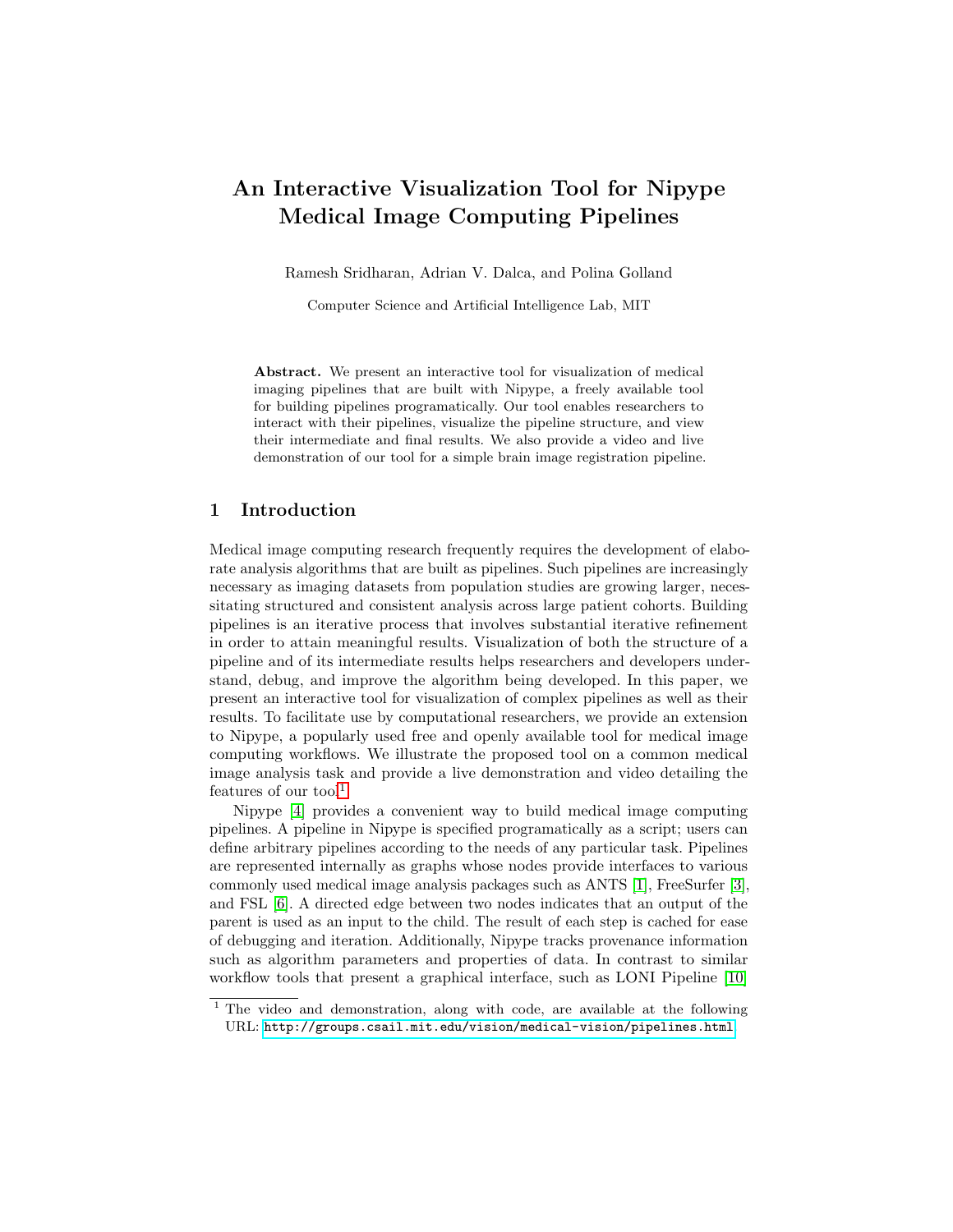

<span id="page-1-0"></span>Fig. 1. A visualization of a simple registration pipeline. Nodes correspond to computational steps (the color represents the node type, as detailed in the legend) and edges correspond to data dependencies between processing steps. The smaller visual nodes beside the orange node correspond to iterations of the corresponding computational step across multiple subjects.

and SCIRun [\[9\]](#page-4-5), Nipype pipelines are built exclusively through scripting. While this allows greater expressive power, it comes at the cost of limited visualization: Nipype pipelines can be visualized only statically using the dot library. This static visualization is not customizable, and more importantly, does not allow interaction with the results of the pipeline.

Our tool presents a graphical web-based interface to Nipype pipelines that enables interaction with and visualization of both the structure of a pipeline and its results. Users can quickly examine and interact with the dependencies of the pipeline graph. Furthermore, our tool harnesses Nipype's detailed record keeping to enable interaction with the results and status of every step. By enabling users to view a pipeline's resulting images as they are computed, our system facilitates examination and a better understanding of the pipeline structure, which can lead to improvement of the underlying algorithm.

# 2 Design

Visualization and interaction are crucial components of medical image computing research. Our lightweight browser-based tool provides the ability to visualize a graphical representation of a pipeline, which seamlessly integrates with visualization of image-valued results of Nipype nodes. The nodes in our graph-based pipeline visualization correspond directly to Nipype nodes.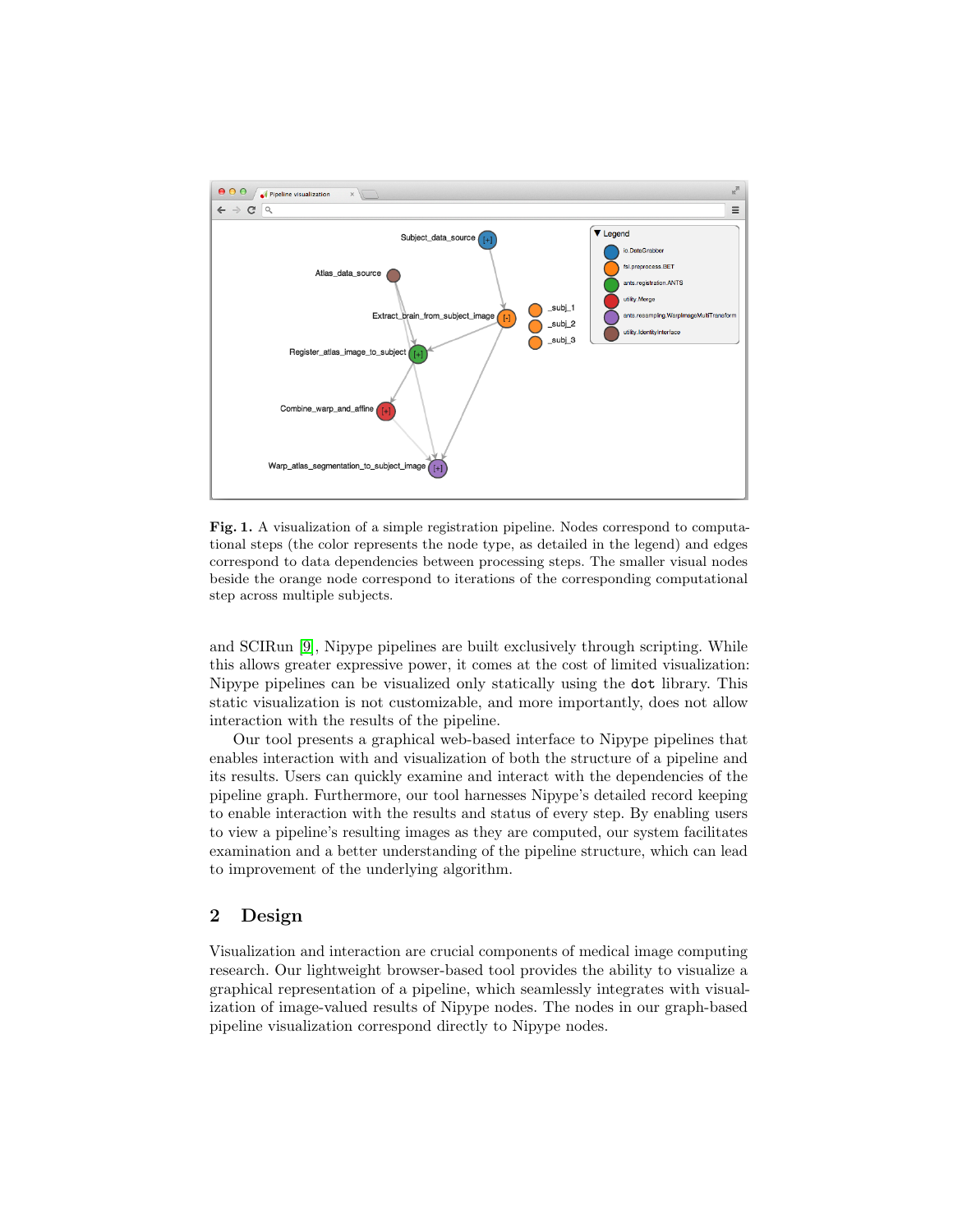

<span id="page-2-0"></span>Fig. 2. A visualization of a complex pipeline. The size of a node is related to the number of replications of the processing step, e.g., for multiple parameter settings or subjects. In this case, the large red node corresponds to warping various features from an atlas image to a particular image modality. The legend is hidden to show the full pipeline.

Our tool's visualization is also compatible with various Nipype features. Nipype's iterables allow any Nipype node (and the subgraph of its children) to be executed multiple times for a range of parameter values. This enables a pipeline to easily scale to multiple subjects or parameter settings. Using our tool, any Nipype node that is replicated in this way is annotated with a plus sign, and can be clicked on to view the replications. When the number of replications is large, as is typically the case in pipelines that run over large image collections with many subjects, an abbreviated listing is presented instead.

Fig. [1](#page-1-0) illustrates visualizing a registration-segmentation pipeline that, given a subject brain MRI, performs skull extraction, registers the result to an atlas image, and warps a label map from the atlas image to the subject image for use in segmentation. The pipeline is applied to three scans from the images used to construct the FreeSurfer atlas [\[2](#page-4-6)[,7](#page-4-7)[,8\]](#page-4-8). Fig. [2](#page-2-0) illustrates a more complex pipeline that aligns multimodal images of the brain to an atlas, demonstrating the visualization of system with more replications and interactions.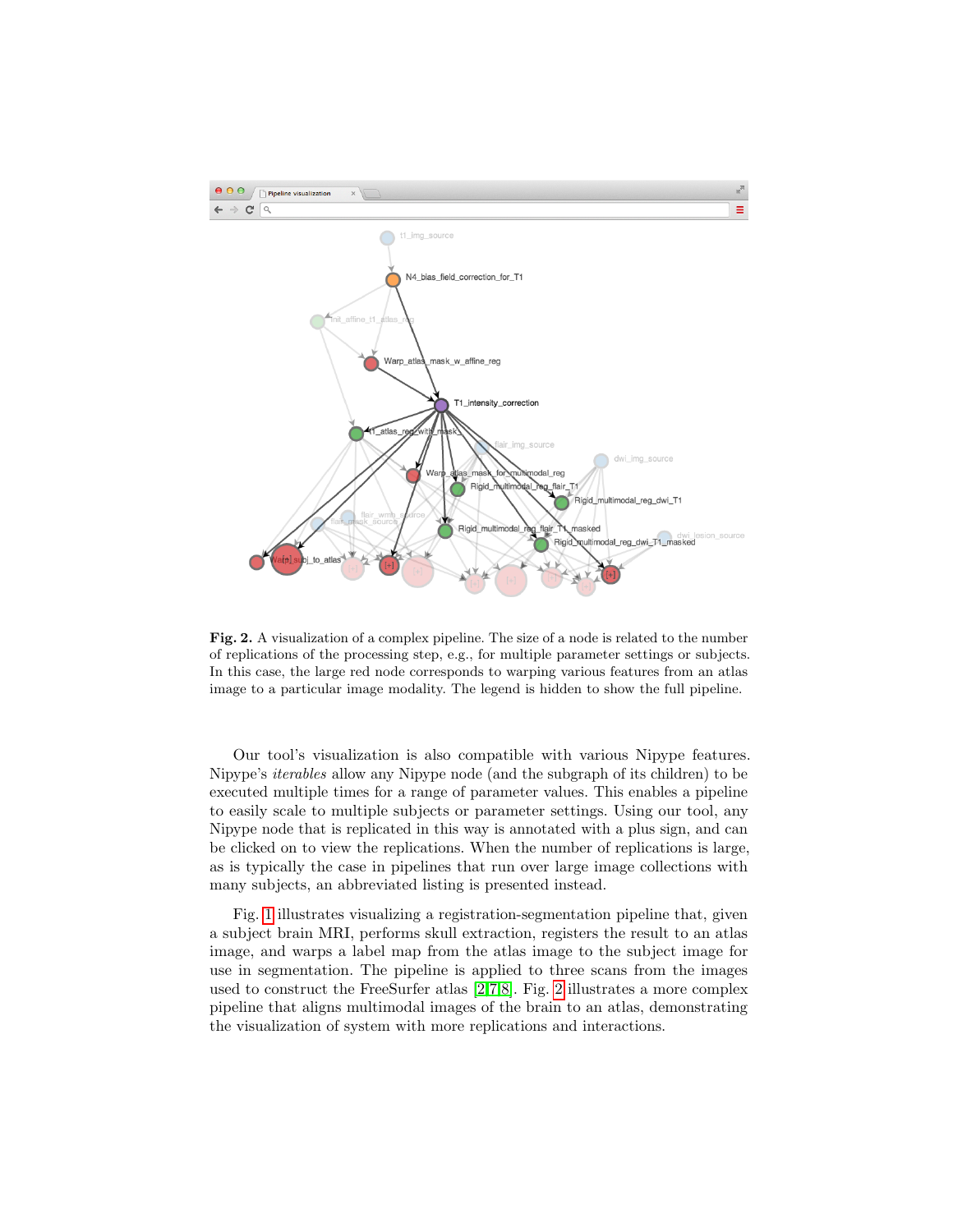



<span id="page-3-0"></span>Fig. 3. Clicking on the orange visual node in Fig. [1](#page-1-0) produces this visualization of the result of the brain extraction step using Slice:Drop. The visualization, which is overlaid on top of the pipeline visualization, makes it clear that the skull removal has mostly succeeded with a few remnants.

We also provide visualization of the output, status, and other metadata for any step within the pipeline. In particular, clicking on any node in the graph presents an interface that displays the result of the corresponding computational step, as well as the command used to produce it, any errors that resulted, and any command-line output from that step. While Nipype stores all this information by default, we make it easily accessible, enabling rapid debugging and pipeline iteration. Additionally, visualization of intermediate image-valued results facilitates understanding of the results of each node and speeds up the search for points of failure. Clicking on a node opens a menu that reports the exact command used to compute the corresponding Nipype node, as well as its command-line output or error status. Additionally, each output of the corresponding Nipype node can then be viewed interactively in the same window using Slice:Drop [\[5\]](#page-4-9), a browser-based visualization tool that supports most common medical imaging formats. Fig. [3](#page-3-0) illustrates such a visualization for a single Nipype node using Slice:Drop.

Our tool integrates directly with Nipype, requiring no additional input or annotation from the user. Because a paper is not an ideal medium for presenting an interactive visualization tool, we invite the readers to explore an interactive version of the demonstrations from Fig. [1](#page-1-0) and Fig. [3,](#page-3-0) a short video, and the code